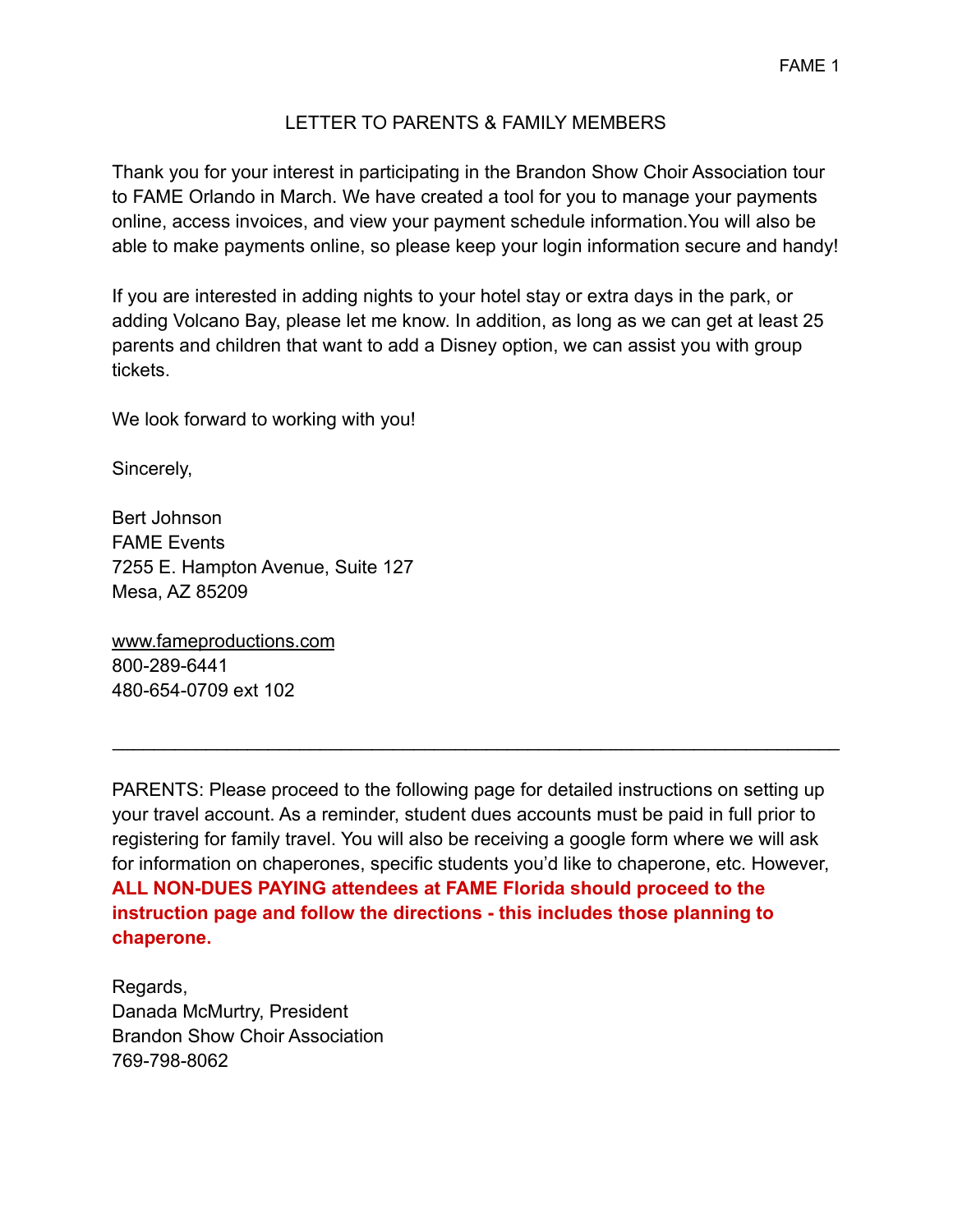## FAME 2

## DIRECTIONS FOR NON-DUES PAYING FAME ATTENDEES

Step 1: Read the information above, then click on this link <https://mytouraccount.com/Account/Register?code=XQWB2KMTT7L3>

Step 2: Follow the directions to CREATE A NEW ACCOUNT and then click REGISTER. You only need ONE ACCOUNT for all the members of your party that YOU will pay for.

Step 3: Now, here's the tricky part…..read this a couple of times. Click MY PARTICIPANTS on the top navigation bar.

Step 4: In the middle of the page you will see (in RED) the words Create New. Click that. It takes you to a screen asking for name, DOB, gender, etc. Complete the required fields and check off indicating whether the entered person is an adult or minor.

Step 5: Proceed to the lower portion of the screen now. You will see: 2022 FAME Orlando - Brandon Parent & Family Group

Step 6: Review the package options and select the one that indicates how many TOTAL PEOPLE will be in your room. This INCLUDES any dues paying students in your family as well as any other dues paying students you may be chaperoning.

Example A: My spouse and I are attending and plan to have our one dues paying student in the room with us. I would select the TRIPLE PACKAGE option.

EXAMPLE B: I am attending as a chaperone. I plan to have my own dues paying student plus two additional dues paying students in the room with me. I would select the QUAD PACKAGE option.

EXAMPLE C: I am attending and plan to have my two dues paying students in the room with me PLUS I am bringing my 5 year old daughter. I would select the QUAD PACKAGE option.

EXAMPLE D: I am attending and bringing my mother-in-law; we will have no dues paying students in the room with us. I would select the DOUBLE PACKAGE option.

So, you see, it goes by HOW MANY PEOPLE are in the room, period, and the maximum per room is four people. You will see how that works out in Step 8.